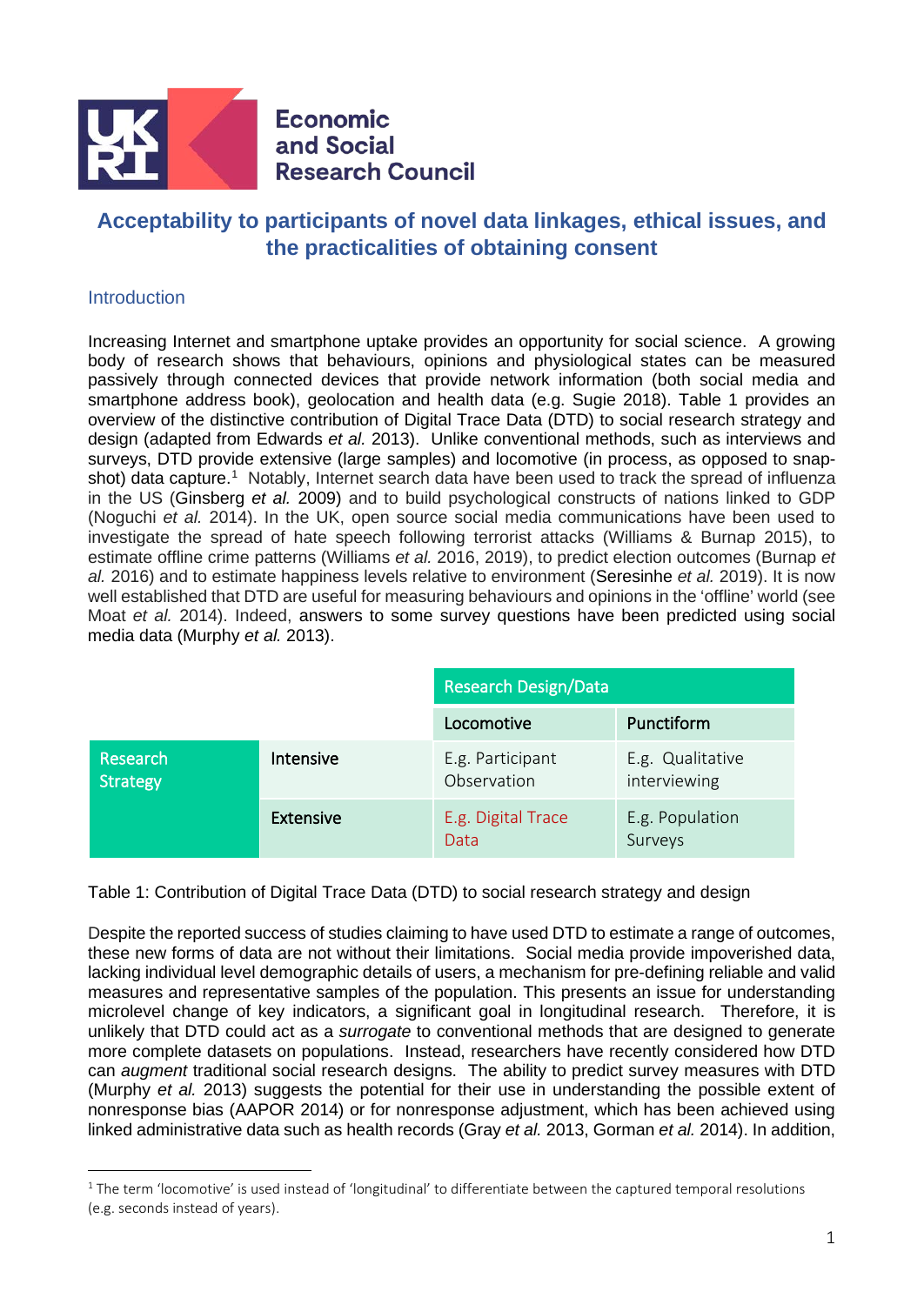DTD can add a new dimension to surveys, allowing for the collection of linked digital data in realtime from a variety of sources including mobile phones, websites, apps and social media. These digital sources allow for the collection of data at various levels. Table 2 (see appendix) shows examples of linking at the aggregate and individual level ex ante (A, D) and ex post (B, C, E) (Stier *et al.* 2019).

These examples of data linkage are promising, but they also demonstrate the challenges of obtaining informed consent from survey respondents to take part in the DTD element of the research process. This may be particularly challenging where the DTD element requires prolonged data collection, in either passive or active form, given the legal requirements of the General Data Protection Regulation (GDPR). Recent work conducted by the ESRC Social Data Science Lab at Cardiff University, in partnership with NatCen and the University of Essex, explored issues of informed consent, privacy and harm in relation to linking DTD (Twitter in particular) to survey data. This document outlines our findings in the context of other relevant work.

# Practicalities of obtaining consent

Research shows issues in conventional social science methods, such as non-response and missing data in surveys, may be mitigated by linking to alternative sources of digital data, such as those generated on smartphones, websites and social media (AAPOR 2014). For example, researchers have postulated that unit nonresponse may be mitigated by data passively gleaned from a user's linked social media account where prior consent has been secured (Al Baghal *et al.* 2019). However, DTD, and social media data in particular, are not a panacea for the failings of surveys, and linkage is only feasible for respondents who generate digital traces via smartphones and online interactions, and who agree to have these linked to a survey. Even then, variation in technology usage and consent rates may result in sample bias. Further research is required to identify the likely extent of such bias weighed against the potential benefits of linkage (see Recommendations).

Research seeking consent to link survey with administrative data has encountered bias due to a significant portion of the sample responding negatively. Consent rates for this type of data linkage vary from 19% (McCarthy *et al.* 1999) to 97% (Rhoades & Fung 2004). These findings suggest linkage requests may be influenced by the mode of completion. We know respondents using a web survey mode are more likely to be regular and experienced users of the Internet, to have softer views regarding privacy and security, and therefore to have greater preferences for response in that mode (Al Baghal & Kelley 2016, de Leeuw 2005; Wenz *et al.* 2017). These Internet respondents are more likely to be social media users than CAPI or CATI respondents, which may increase their willingness to consent to data linkage. In contrast, some respondents are more comfortable in the presence of an interviewer. This is particularly the case with longitudinal surveys (Eisnecker & Kroh 2017). In longitudinal surveys, the effect of waves has also been found to lead to different consent outcomes (Sala *et al.* 2014). The differences in consent outcome could be even greater where mode of response changes across waves. How these factors impact on consent rates for linking social media with survey data have been explored only in a handful of studies.

The pilot research carried out by the ESRC Social Data Science Lab in partnership with NatCen and the University of Essex, examined the practicalities of linking Twitter user accounts to survey data. Twitter has similarities with other social media platforms, making these results applicable more broadly. The first practical obstacle to link Twitter user accounts (or other social media accounts) to survey data is respondent informed consent. If consent is granted, the respondent supplies their Twitter account information that acts as a unique identifier. If the account is not set to private, data can be passively collected historically and prospectively and linked to survey responses. If the account is set to private, the respondent must also consent to being followed (in the case of Twitter) by a survey representative before data can be accessed.

In our study we explored linking Twitter data to three surveys representative of the British adult population: the British Social Attitudes (BSA) survey (a cross-sectional survey that asked for consent to link Twitter data in 2015); the NatCen Panel; and the Understanding Society Innovation Panel (IP)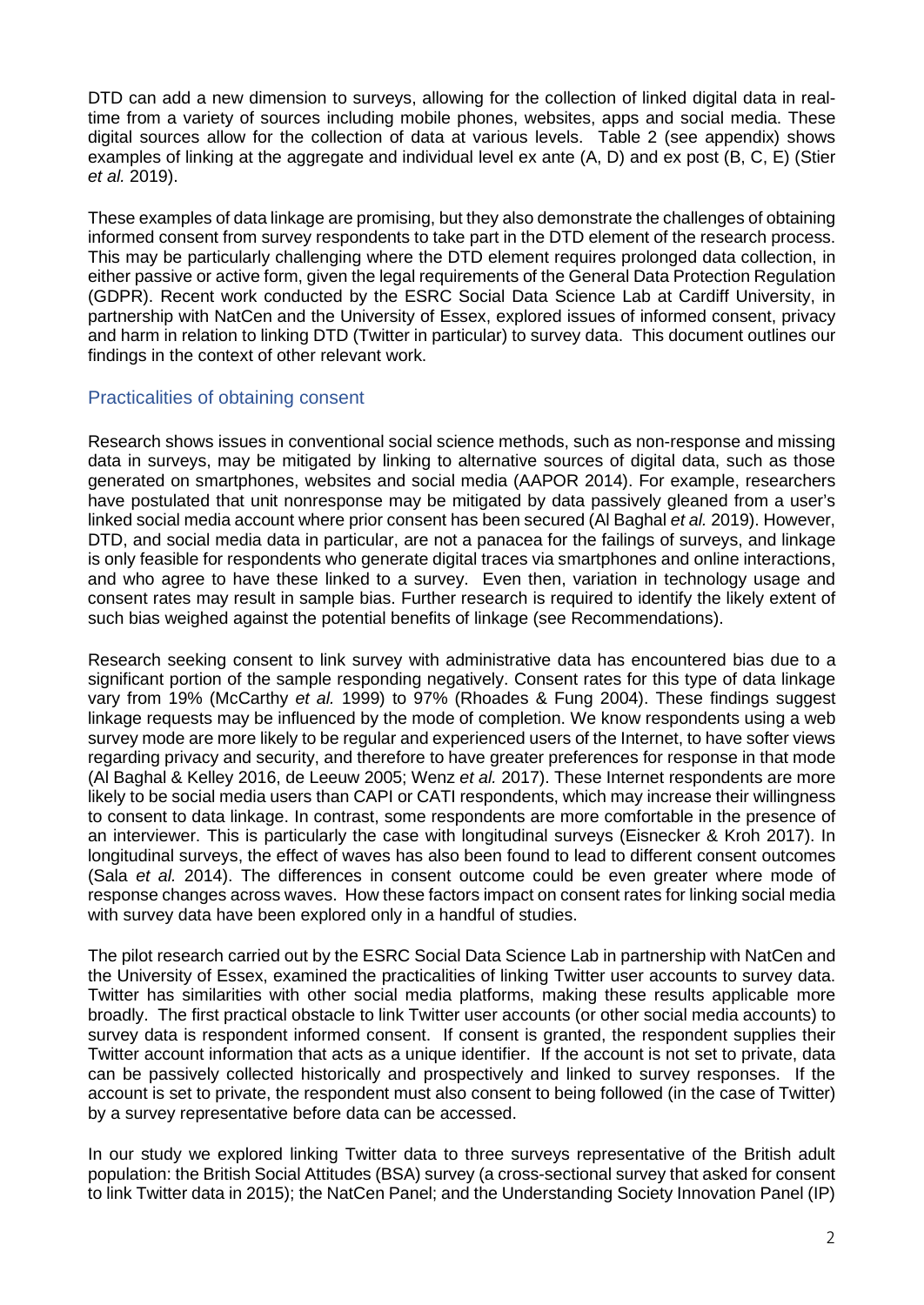(the NatCen Panel and IP asked for consent to link Twitter data in 2017). By comparing these three surveys we were able to explore the impact that delivery mode had on consent outcomes, in addition to respondent demographics (Al Baghal *et al.* 2019).

The BSA survey (2015) was conducted entirely using CAPI. The achieved a sample size was 4,328, with a response rate of 51%. During interview, respondents were asked if they had a personal Twitter account. Those responding positively were asked for consent to link their Twitter data to their survey responses. If consent was granted, the respondent was asked for their Twitter account username (see Appendix for question wording).<sup>[2](#page-2-0)</sup>

The NatCen Panel (July 2017) is probability-based and mixed-mode. It employs a sequential mixedmode design, where members are first invited to participate online (using multiple points of contact by post, e-mail, and text). Non-completion after 2 weeks initiated contacted by telephone (where numbers were available) using CATI. The sample size was 2,184, with 82.2% completing on the web (1796) and 17.8% (388) completing via telephone. The survey response rate, i.e. the proportion of participants invited to take part completing the survey, was 60%. The question asking consent to link Twitter user account to survey data was based on the BSA question (see Appendix for question wording).

The IP Wave 10 (2017) is part the UK longitudinal household study, Understanding Society. It uses a multistage probability sample of persons and households. Response rates are calculated as completion rates among those responding at their initial wave of interview. At the initial wave IP1 (2008) the response rate was 52%. The IP4 (2011) refreshment sample response rate was 44%, and the initial IP7 (2014) response rate was 24%. The reinterview rates at IP10 for those interviewed at IP1 was 31%; for the IP4 refreshment sample the reinterview rate at IP10 was 48%; and the reinterview rate for the IP7 refreshment sample at IP10 was 62%. For IP10, those responding via the web could access the survey by via PC, tablet, or smartphone. 60% of web respondents completed via a PC, 29% via tablet, and 12% via smartphone. The IP10 refreshment sample was conducted only via CAPI. The consent request to link Twitter user accounts to survey responses was placed near the beginning of the survey. The consent question used was in the same form as the NatCen Panel (see Appendix for question wording).

In the NatCen panel and IP surveys the request to link Twitter data included the information required for informed consent: the reason for collecting the data; how the data will be used; the information that will be collected; and guarantees of security and privacy. Wording was broad ('*such as* your profile information…') to facilitate the generation of datasets for archiving and reuse, and information was kept simple to minimize cognitive burden and to avoid misunderstandings.

*As social media plays an increasing role in society, we would like to know who uses Twitter, and how people use it. We are also interested in being able to add people's, and specifically your, answers to this survey to publicly available information from your Twitter account such as your profile information, tweets in the past and in future, and information about how you use your account.* 

*Your Twitter information will be treated as confidential and given the same protections as your interview data. Your Twitter username, and any information that would allow you to be identified, will not be published without your explicit permission.*

<span id="page-2-0"></span><sup>&</sup>lt;sup>2</sup> Members of the BSA (2015) were invited to join the NatCen Panel. This resulted in some respondents being asked twice to consent to their Twitter user account being linked to survey data (albeit with different question wording). This allowed for comparisons between waves and survey mode (CAPI compared to telephone or web).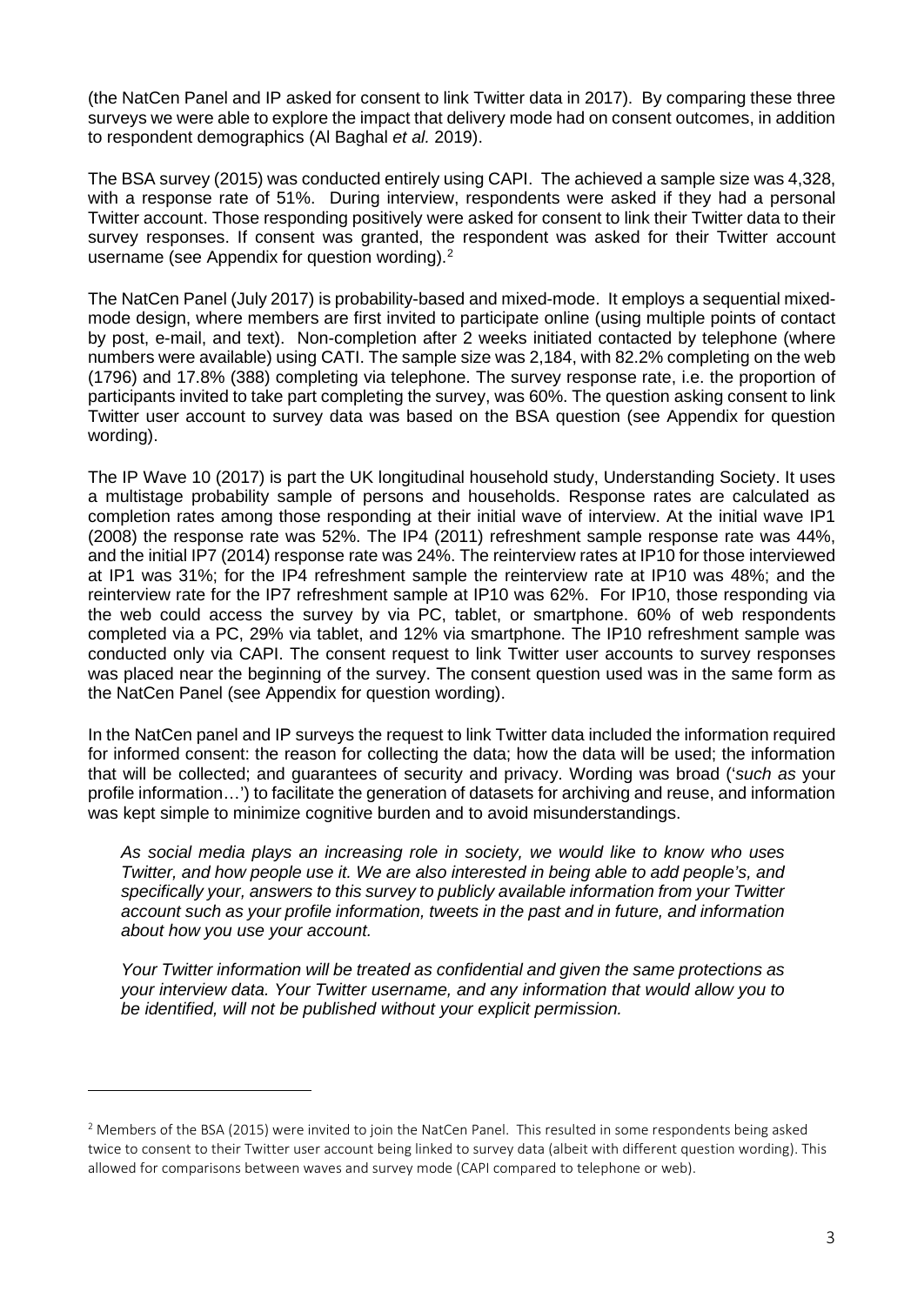A series of hyperlinks were provided (to the respondent in web mode and to the interviewer in CATI mode) to more detailed information (full text in Appendix):

*What information will you collect from my Twitter account? What will the information be used for? Who will be able to access the information? What will you do to keep my information safe? What if I change my mind?*

We found that Twitter use in the UK is non-trivial. The surveys show Twitter usage in the UK adult population at 18% in 2015 (BSA) and 22% (IP) or 26% (NatCen Panel) in 2017. The BSA 51% response rate suggests that if all Twitter users consented to linkage, only 9.3% of the original sample would have linked data, presenting significant bias.

| Consent                 |     |     |                       |             |             |             | Total Male Female <£1,800 >£1,800 Employed Nonemployed Degree | Higher      | Education Professional/<br>A Level | Other<br>Educatior |
|-------------------------|-----|-----|-----------------------|-------------|-------------|-------------|---------------------------------------------------------------|-------------|------------------------------------|--------------------|
| Consented (%)<br>Base n | 791 | 400 | 36.8 38.8 34.8<br>391 | 40.1<br>211 | 38.4<br>326 | 37.9<br>570 | 33.9<br>221                                                   | 36.1<br>288 | 38.5<br>291                        | 34.9<br>206        |

Table 3. BSA Twitter linkage consent rates: total and by respondent demographics

Table 3 provides a summary of data linkage consent rates for the BSA (2015) survey. The overall consent rate was 37% (291), with little variation by the demographics of respondents. However, age differences for consent did emerge. Younger respondents were significantly more likely to consent to Twitter data linkage than older respondents. While these results suggest any final linked data set may be biased due to the low consent rate, the homogeneity of response across demographics (but for age) suggests that non-consent bias by group may be minimal.

Overall, 26% of the NatCen Panel and 22% of IP respondents had Twitter accounts. Twitter usage varied significantly by response mode: in the NatCen Panel, 16% of telephone respondents and 28% of web respondents reported having a Twitter account. In the IP, 18% of CAPI respondents and 25% of web respondents indicated having a Twitter account.

| Study        | Overall                                                 | Interviewer Administered                 |                   | Web                                                                            |
|--------------|---------------------------------------------------------|------------------------------------------|-------------------|--------------------------------------------------------------------------------|
| NatCen panel | 27.1% (n = 151)<br>Innovation panel 30.6% ( $n = 131$ ) | 34.4% ( $n = 21$ )<br>40.5% ( $n = 68$ ) | $24.3\% (n = 63)$ | 26.2% (n = 130) $(\chi^2$ = 1.88, p = .170)<br>$(\chi_1^2 = 12.68, p < .0001)$ |

Table 4. NatCen and IP Twitter linkage consent rates by mode

Table 4 provides a summary of data linkage consent rates for the NatCen Panel and the IP across mode of response. Web administered surveys yielded lower rates of consent compared to CAPI/CATI. The NatCen Panel and IP CAPI/CATI consent rates are similar to the BSA CAPI consent rate (37%). Based on results from all three surveys, Twitter users are disinclined to link their data to surveys.

Multivariate regression modelling estimated the impact of survey mode and respondent demographics on likelihood to consent to Twitter data linkage. In the NatCen Panel, holding all other factors constant, males and younger respondents were significantly more likely to consent to link their Twitter user accounts. In the IP, CAPI respondents were significantly more likely to consent than web respondents. It is likely that the physical presence of an interviewer increases chances for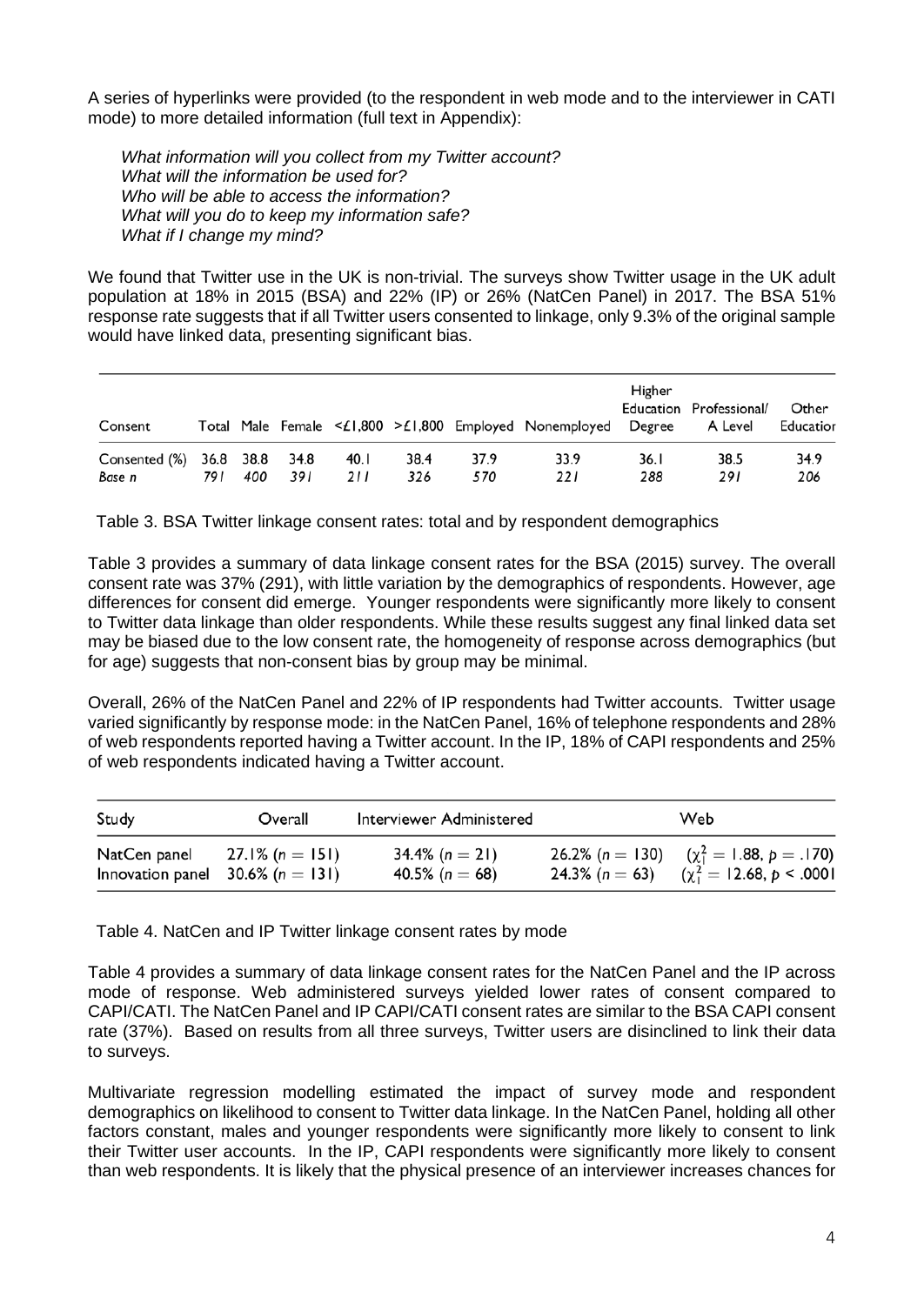consent, but as has been found for survey nonresponse, telephone acquiescence falls between faceto-face and web interviewing.

#### *Linking consent rates and correlates for non-social media DTD data*

DTD are also obtainable from non-social media sources, such as smartphone technology (e.g. GPS location and bio-readings) and apps. An Understanding Society Innovation Panel study found that consent to link smartphone DTD to surveys varied by hypothetical task. Of those who used smartphones in the sample, 28% said they would consent to install an app that anonymously tracked phone usage, 39% would consent to sharing GPS data, 61% would consent to sharing accelerometer data, and 65% would consent to taking and sharing photos or scan bar codes (Wenz *et al.* 2017). The Dutch Longitudinal Internet Studies for the Social Sciences Mobile Mobility study gained consent from 19% of panel members to passively collect geolocation via a time use survey app (Scherpenzeel 2017). Similarly, a Spanish study achieved a consent rate of 20% to share GPS data and 18% to install a website tracking app (Revilla *et al.* 2018).

A study in Germany asked those who owned smartphones in a nonprobability online panel about their willingness to consent to link their DTD to surveys via a series of vignettes (Keusch *et al.* 2019). Overall, 35% of respondents were willing to consent to share their DTD in all eight studies described in the vignettes. Consent varied by (i) duration of project, with shorter periods achieving higher consent rates; and (ii) monetary incentives, with the most generous offer (20 euro) increasing the consent rate from 20% (no reward) to 46%. The main reasons given for non-consent were privacy and security concerns (44%) followed by 'no incentive' and 'incentive too low' (17%), while the main reasons for consent were 'interest', 'curiosity' (39%) and an 'incentive' (26%). There was a greater willingness to take part in university sponsored linked DTD research (37%) compared to government sponsored research (33%), confirming findings from the UK (Williams *et al.* 2017). In another German study, respondents in the Labour Market and Social Security panel were asked to consent to link their DTD via a smartphone app (Kreuter *et al.* 2019). The app passively measured phone network quality and location; interaction history; social network characteristics; and activity data. The app also sent short surveys for respondents to complete. Overall, 16% of invited panel respondents consented to install the app. Of these, above 90% consented to at least one form of passive monitoring, with 71% consenting to all functions. Following GDPR, researchers provided the option for participants to revoke permissions at any point during the process. Within the app participants could check mark a passive monitoring process to activate and deactivate DTD sharing, but the vast majority did not change any settings following installation.

#### Ethical Issues

Beyond acquiring informed consent to link DTD to survey data, there remain a range of issues related to privacy and harm that must be addressed ahead of analysis, publication and storage. This section provides an overview of the ESRC Social Data Science Lab's most recent research that explores these issues as applied to the linking of social media, in particular Twitter data, to survey data.

A non-probability sample of Twitter users found that 80% of respondents expected to be asked for their consent ahead of their Twitter content being published, and over 90% stated they expected anonymity in publication (in particular female and black and minority ethnic tweeters, and those posting personal photographs) (Williams *et al.* 2017). Parents, females, and lesbian, gay and bisexual Twitter users, were more likely to expect to be asked for their informed consent. These patterns reflect those found in the Eurobarometer Attitudes on Data Protection Survey (2011) that showed three quarters of Europeans accepted that disclosing personal information was now a part of modern life, but only a quarter of respondents felt that they had complete control over their social media information, and 70% were concerned that their personal data may be used for a purpose other than for which they were archived. A clear majority of Europeans (75%) wanted to delete personal information on a website whenever they decide to do so, supporting the 'right to be forgotten' principle.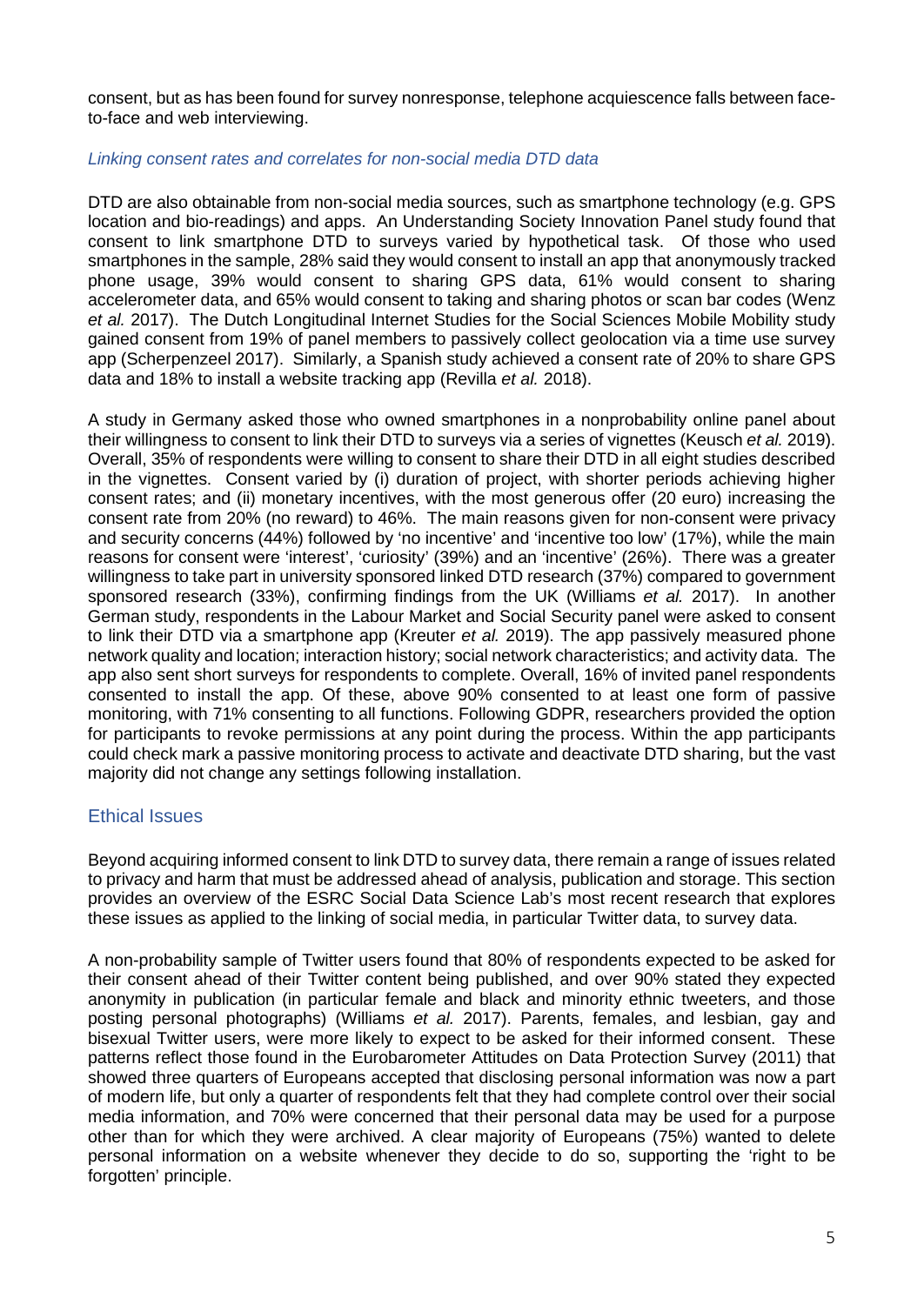Unlike with smartphone DTD generated by the device's own systems or an app, social media data in their original form are publicly accessible, meaning individuals are readily identifiable. The ethical challenge of working with linked social media and survey data is how to maintain privacy without the removal of key information that may hinder analysis. If precautions are not taken, linking Twitter data to survey data is potentially problematic. Twitter user names, message text, and much of the metadata can result in respondent deanonymisation. Within our Lab we have considered how to provide access to linked Twitter data while ensuring voluntary participation (informed consent), minimising harm (disclosure control and security) and maximising value (archiving). A range of solutions have been identified, including secure remote access, secure on-site locations, and data controller only linkage. The latter solution ensures researchers do not gain access to original Twitter data and survey responses simultaneously. In relation to archiving, solutions must be found that align with social media company terms of use and GDPR, that include limited sharing and the removal of content deleted by users post collection.

Ensuring the conditions of consent are adhered to requires an understanding of the pratical and technical factors relating to the collection, analysis and storage of Twitter data. Over 150 data fields are associated with a single tweet. The collection of 100 tweets from one individual would result in over 15,000 cells of data, potentially including account name, person name, tweet text, number of followers, number followed, time zone, home village/town/city, location where tweets were posted, and device used to access Twitter. If data are enhanced via the use of predictive algorithms (as is possible with the ESRC funded COSMOS software), additional non-verified information can be generated, including gender, age and occupation (Sloan *et al.* 2013, 2015, Sloan 2017). Many of these attributes are unique to the tweet and the user, including those that may at first seem innocuous.

Table 5 shows the risk of identifying an individual by a sample of tweet attributes that are likely to be of interest to the social science researcher. The attributes with the highest risk of disclosure are easily identifiable (e.g. tweet text, tweet IDs, screen name and user IDs). There are several attributes that for many users are not high risk, but may become so for some under certain circumstances. For example, the time and date of the creation of an account is precise, meaning it can identify a user if it is unique (i.e. in the case where no other user created an account at that exact time). Profile descriptions can be altered by users, but are likely to remain unique and hence linkable to historic records of tweets. URLs in user profiles often refer to organisational or personal webpages that may identify an individual. Responses to posts may relate to partners, children, or work colleagues. Number of followers, followees, and tweets can lead to the identification of individual accounts where values are extreme.

While attributes with unique values are most likely to lead to disclosure, cross-referencing nonunique attributes can also increase the likelihood of individual identification. As with survey data, the chance of disclosure increases through the crosstabulation of several non-unique variables that result in low cell counts. For example, knowing a user has 1,345 followers is not likely to disclose them, but crosstabulating this attribute with the number the user follows, the number of posts they have liked and the number of lists to which they subscribe, reduces the cell count low figures. Adding the time stamp of the tweet to eradicate any variability introduced by the gap between the date of capture and the date of analysis, reduces that cell count even further, potentially to low single figures. A suitably motivated person could therefore use cross-referenced metric data with the time and date for when it was correct to derive a small group of users and in some cases pinpoint an individual. This example uses a limited number of Twitter attributes that are commonly known to users of the site. The amount and variety of data obtained through the Twitter Application Programming Interface (API) that would be used in a linked data study is significant. These data will be stored somewhere and hence accessible and usable in such a process if not secured using established standards.

Table 6 summarises four areas where data security should be considered when processing linked Twitter and survey data: systematic processing; data reduction; controlled access; and data deletion. Dependent on the nature of the social media data, these principles may apply to platforms other than Twitter. Figure 1 delineates one way of securely processing linked data, derived from the ADRN 'systematic processing' system. Initially, the data collected from the survey will include a unique ID,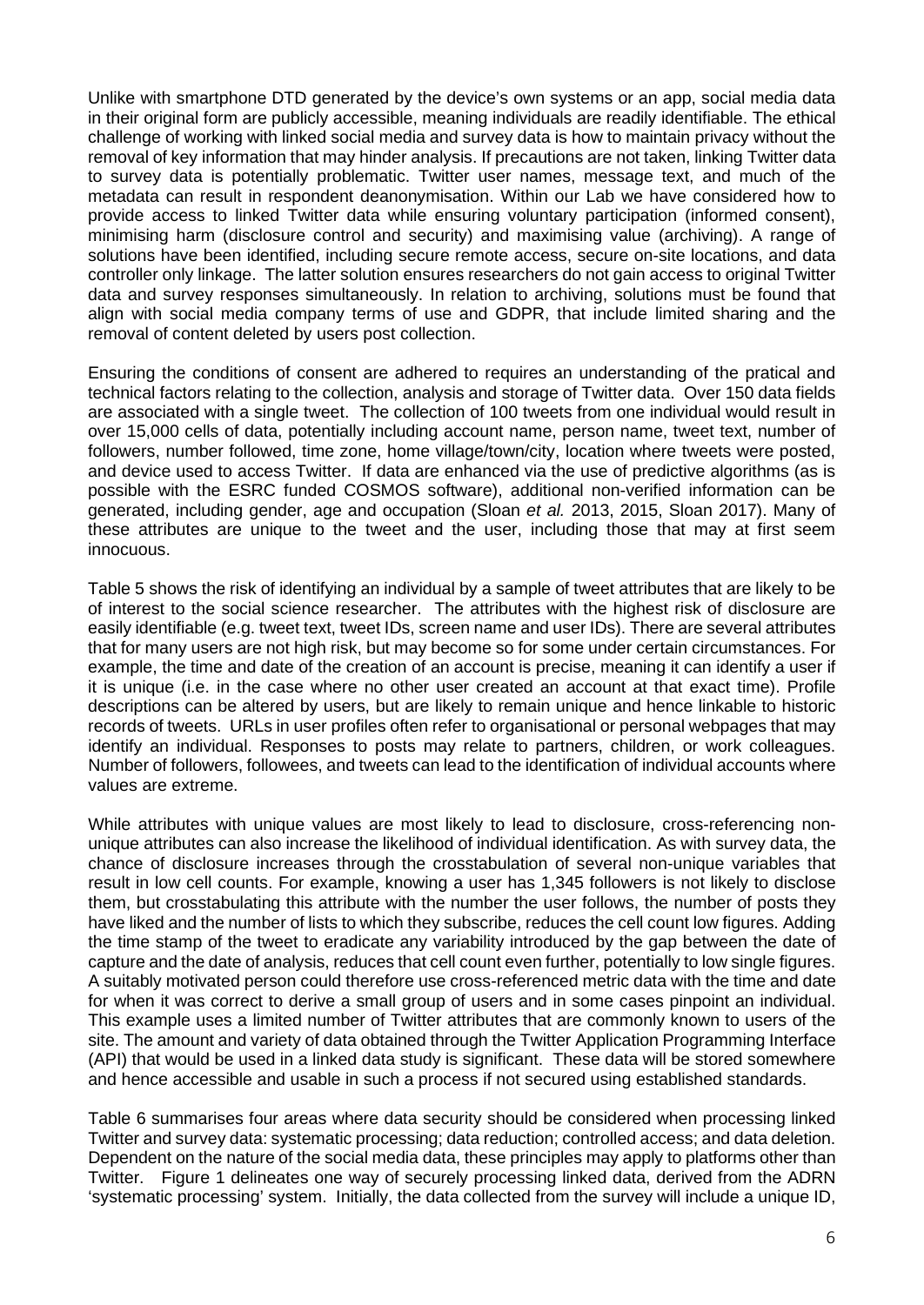the survey data, and the consenting panel member's Twitter account name (1). The first stage of processing splits these data – separating the identifying Twitter account name from the survey data into two datasets – (2) and (3) – with both carrying a unique ID which allows for re-linking. The next stage (4) involves accessing Twitter account names to request panel members' data from the Twitter API (4). Caution should be exercised at this point as the Twitter data are identifiable. Consideration should be given to where these data are stored and who has access at this stage. Preferably, a data reduction process, for example dropping Twitter account names and removing attributes not required in the analysis (5), is performed to minimise risk of disclosure. Once the required Twitter attributes have been downloaded (and the account details removed), the two datasets may be linked back together for analysis (6). This analysis should be conduct in a controlled access environment.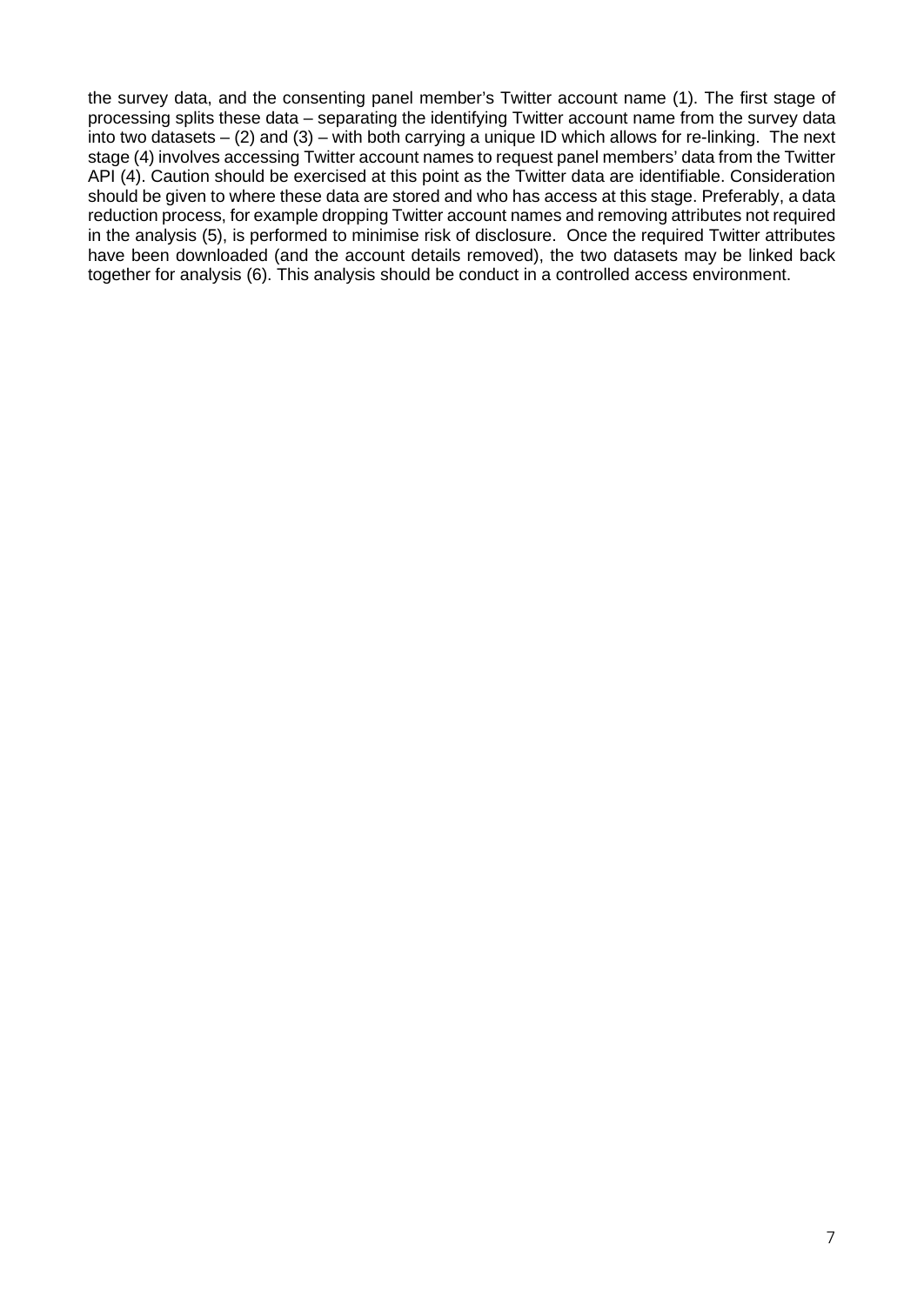| Table 5: Sample of tweet metadata and the risk of deanonymisation (adapted from Sloan et al. 2019) |  |  |  |
|----------------------------------------------------------------------------------------------------|--|--|--|
|----------------------------------------------------------------------------------------------------|--|--|--|

| Risk of identifying<br>an individual: | Relating<br>to: | Attribute:                    | Description:                                                                                                | Nature of risk:                                                                                                                                                                                                                                                                                                                          |
|---------------------------------------|-----------------|-------------------------------|-------------------------------------------------------------------------------------------------------------|------------------------------------------------------------------------------------------------------------------------------------------------------------------------------------------------------------------------------------------------------------------------------------------------------------------------------------------|
| <b>HIGH</b>                           | Tweet           | Text                          | The actual text of the tweet                                                                                | Unique content and user directly identifiable                                                                                                                                                                                                                                                                                            |
| <b>HIGH</b>                           | Tweet           | id str                        | The numeric (string) version of the unique<br>identifier for this tweet                                     | Unique content, directly identifiable - often deposited to allow other<br>researchers to 'rehydrate' Twitter datasets                                                                                                                                                                                                                    |
| <b>HIGH</b>                           | User            | screen name                   | The screen name (aka handle) of a user                                                                      | Screen name can change (dynamic) but is always unique, an individual identifier                                                                                                                                                                                                                                                          |
| <b>HIGH</b>                           | User            | user_url                      | A URL given by the user, normally a link to a<br>personal/organisational website                            | Not necessarily unique, but will be in some cases, not unusual for users to direct<br>to personal websites                                                                                                                                                                                                                               |
| <b>HIGH</b>                           | User            | Name                          | The self-defined name of the user                                                                           | Not necessarily the name of a person, but often is                                                                                                                                                                                                                                                                                       |
| <b>HIGH</b>                           | User            | user_id_str                   | The numeric (string) version of the unique<br>identifier for this user                                      | Unique identifier, directly identifies the user                                                                                                                                                                                                                                                                                          |
| <b>HIGH</b>                           | User            | description                   | User-defined description of their account, often<br>used as a 'bio'                                         | Regardless of what the user writes, this is likely to unique to the individual                                                                                                                                                                                                                                                           |
| <b>HIGH</b>                           | User            | user created at               | Creation date and time of the user account to the<br>second (in UTC) e.g. Tue Nov 23 12:46:54 +0000<br>2018 | Potentially unique to the individual due to high level of temporal granularity,<br>note that offset ('+0000') can be used to determine time zone (but see later<br>comment on GDPR)                                                                                                                                                      |
| MEDIUM*                               | Geo             | Lat                           | Latitude of tweet location                                                                                  | Precise latitude of where user was when they tweeted, potentially could be at<br>home or work, alternatively may be commuting. Has considerable potential to<br>locate individuals in low level geographies, but this is significantly reduced<br>without longitude value. * risk is considerably higher with corresponding<br>longitude |
| MEDIUM*                               | Geo             | Lon                           | Longitude of tweet location                                                                                 | Precise longitude of where user was when they tweeted, potentially could be at<br>home or work, alternatively may be commuting. Has considerable potential to<br>locate individuals in low level geographies, but this is significantly reduced<br>without latitude value. *risk is considerably higher with corresponding latitude      |
| <b>VARIABLE</b>                       | Tweet           | in_reply_to_scr<br>een_name   | If the tweet is a reply to another tweet, this is the<br>name of the original tweet's author                | Evidence of Twitter correspondence with another unique user, may or may not<br>represent someone in their network, often used for responding to public<br>individuals (e.g. politicians) but could also be used to respond to users who are<br>closely connected                                                                         |
| <b>VARIABLE</b>                       | Tweet           | in_reply_to_stat<br>us_id_str | If the tweet is a reply to another tweet, this is the<br>ID of the original tweet                           | Represents part of a conversation that the user is partaking in, could be used to<br>identify an individual if number of responses to original tweet are small                                                                                                                                                                           |
| <b>VARIABLE</b>                       | Tweet           | in_reply_to_use<br>r_id_str   | If the tweet is a reply to another tweet, this is the<br>ID of the original tweet's author                  | Evidence of Twitter correspondence with another unique user, may or may not<br>represent someone in their network, often used for responding to public<br>individuals (e.g. politicians) but could also be used to respond to users who are<br>closely connected                                                                         |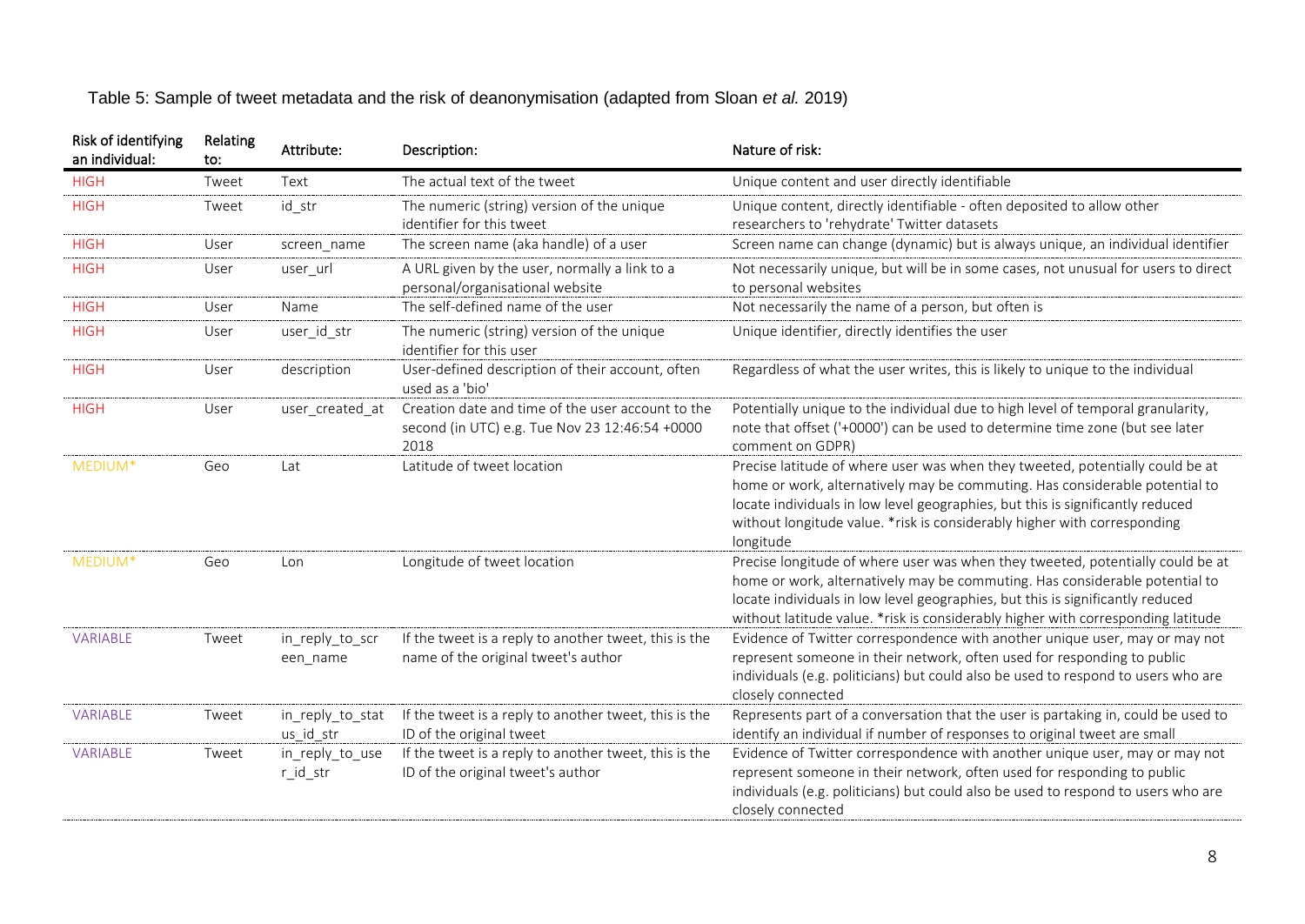| <b>VARIABLE</b>   | Tweet | url             | Wrapped URL corresponding to the value directly      | Depends where the URL points to, often to generic content (e.g. BBC News           |
|-------------------|-------|-----------------|------------------------------------------------------|------------------------------------------------------------------------------------|
|                   |       |                 | embedded into the raw tweet text                     | story) but could be to personal website or blog                                    |
| VARIABLE          | User  | Location        | The location defined by the user                     | May or may not represent where the user lives or works, but potentially could      |
|                   |       |                 |                                                      | place user in a low level spatial unit                                             |
| VARIABLE          | Geo   | full name       | Full name (string) of place e.g. 'San Francisco, CA' | Could lead to low level-spatial data if point coordinates, or user selection,      |
|                   |       |                 |                                                      | results in identifying a city or town                                              |
| VARIABLE          | Geo   | place name      | Short name (string) of place e.g. 'San Francisco'    | Could lead to low level-spatial data if point coordinates, or user selection,      |
|                   |       |                 |                                                      | results in identifying a city or town                                              |
| LOW <sup>*</sup>  | Tweet | retweet count   | The number of times a tweet has been retweeted       | Changeable and dynamic, unlikely to be unique                                      |
|                   |       |                 |                                                      | * unless extreme                                                                   |
| <b>LOW</b>        | Tweet | created at      | Creation date and time of the tweet to the           | On average there are 6,000 tweets created every second, and difficult (if at all   |
|                   |       |                 | second (in UTC) e.g. Tue Nov 23 12:46:54 +0000       | possible) to acquire all historic tweets made in a given second without access to  |
|                   |       |                 | 2018                                                 | the Twitter's enterprise product (100% feed). Note that offset ('+0000') could     |
|                   |       |                 |                                                      | be used to determine time zone (but see later comment on GDPR)                     |
| LOW*              | Tweet | favorite count  | The approximate number of times a tweet has          | Changeable and dynamic, unlikely to be unique                                      |
|                   |       |                 | been liked by other users                            | * unless extreme                                                                   |
| LOW <sup>*</sup>  | User  | statuses_count  | The number of tweets and retweets posted by          | Changeable and dynamic, unlikely to be unique                                      |
|                   |       |                 | the user                                             | * unless extreme                                                                   |
| LOW <sup>*</sup>  | User  | followers_count | The number of followers the user account             | Changeable and dynamic, unlikely to be unique                                      |
|                   |       |                 | currently has                                        | * unless extreme                                                                   |
| <b>NEGLIGIBLE</b> | Tweet | retweeted       | Indicates whether the tweet has been retweeted       | Binary categorical variable, common practice to retweet                            |
|                   |       |                 | by the user                                          |                                                                                    |
| <b>NEGLIGIBLE</b> | Tweet | Source          | The utility used to post the tweet (e.g. Tweets      | Unlikely to pose a risk as alternative Twitter posting tools are in widespread use |
|                   |       |                 | posted from the Twitter website have a source of     |                                                                                    |
|                   |       |                 | 'web')                                               |                                                                                    |
| NEGLIGIBLE*       | Tweet | Lang            | The language of the tweet text (machine-             | Machine detection will allocate to one language or mark as 'undetected', will      |
|                   |       |                 | detected)                                            | only identify a single language, might well not be the same as language of         |
|                   |       |                 |                                                      | interface, can change with every tweet (dynamic)                                   |
|                   |       |                 |                                                      | * but might result in 'low cell count problem' for minority languages              |
| NEGLIGIBLE*       | User  | friends_count   | The number of accounts this user is following        | Changeable and dynamic, unlikely to be unique                                      |
|                   |       |                 |                                                      | * unless extreme                                                                   |
| <b>NEGLIGIBLE</b> | Geo   | Country         | Name of the country a tweet was issued from or       | May be derived from an exact point coordinate (lat/long), or form a place          |
|                   |       |                 | is about                                             | selected by a user such as a city. In the latter, this may be the country of the   |
|                   |       |                 |                                                      | place from where the user is tweeting from, or a place that they are tweeting      |
|                   |       |                 |                                                      | about. Either way, on its own this represents a high-level geography               |
| N/A               | User  | time zone       | The time zone of the user                            | If present will place the user in a large-scale geography, but in EU has been      |
|                   |       |                 |                                                      | returned as 'null' (private field) due to GDPR                                     |

Note: \* denotes an attribute that is, for the most part, likely to be non-disclosive except in rare cases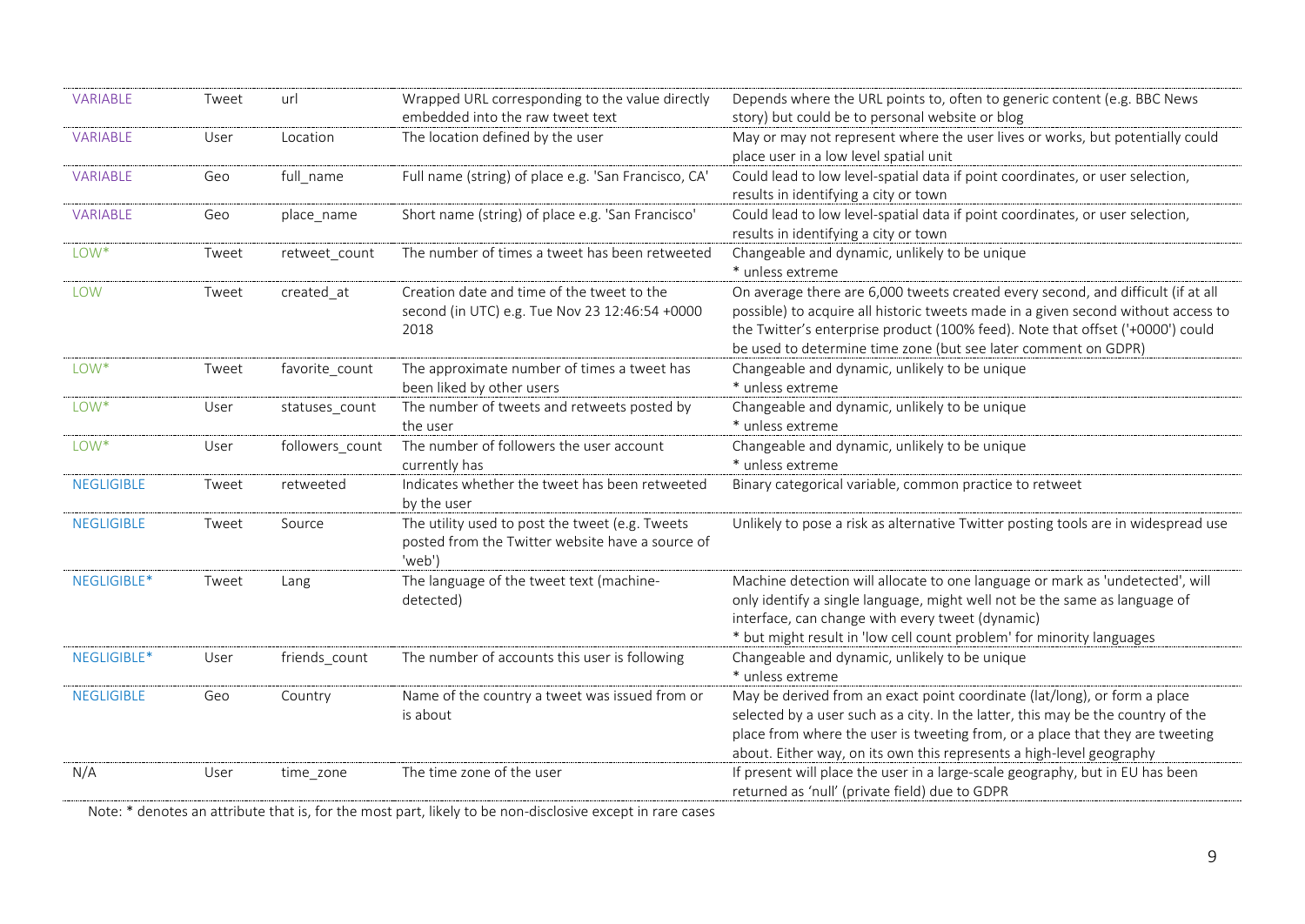Table 6: Principles for security in linked Twitter and survey data (adapted from Sloan *et al.* 2019)

| 1. Systematic processing | Data should be managed in a systematic and considered manner. Based on the processes<br>used for linking survey and administrative records (ADRN 2018), once initial consent has<br>been collected, Twitter and survey data should be stored and processed separately until<br>data linkage is required for analysis, to minimise the risk of disclosure. |
|--------------------------|-----------------------------------------------------------------------------------------------------------------------------------------------------------------------------------------------------------------------------------------------------------------------------------------------------------------------------------------------------------|
| 2. Data reduction        | Only the survey and Twitter data necessary for analysis should be made available for<br>linkage as it is likely that not all data are required to address the study objectives.                                                                                                                                                                           |
|                          | Reducing the linked variables may mitigate disclosure. Removing 'high-risk' variables will<br>significantly reduce risk.                                                                                                                                                                                                                                  |
|                          | In some cases derived variables may suffice for analysis. For example, while the analysis<br>may require raw Tweet content initially, the linked analysis may only require a derived<br>variable indicating whether or not a Tweet contained a reference to a particular topic,<br>which is less likely to be individually identifiable.                  |
| 3. Controlled access     | Access to identifiable data should be limited to those who need it. Linked data should be<br>held securely, and those with access should be documented and be appropriately trained.                                                                                                                                                                      |
| 4. Data deletion         | Data should only be held for as long as is necessary for analysis to be conducted. Once the<br>project is complete, as with other forms of personal data, data should be securely deleted<br>or archived in line with the social media platform's terms of use.                                                                                           |

Figure 1: Data Flow Diagram for Linking Survey and Twitter Data (Sloan *et al.* 2019)



Following completion of analysis/end of the study, linked data should be deleted or archived for reuse following the process outlined by Kinder-Kurlanda (2017). Twitter terms of use allow for the sharing and archiving of tweet and user IDs that can be 'rehydrated' via the API at a future point in time. This process ensures that any deletions by Twitter or users since the time of the original collection will be reflected in the 'rehydrated' dataset. From an ethical perspective this is positive, as we might view such deletions as a withdrawal of consent, and these cases should be excluded from the dataset. However, from a replication perspective, such deletions introduce missing data that is unlikely to be at random.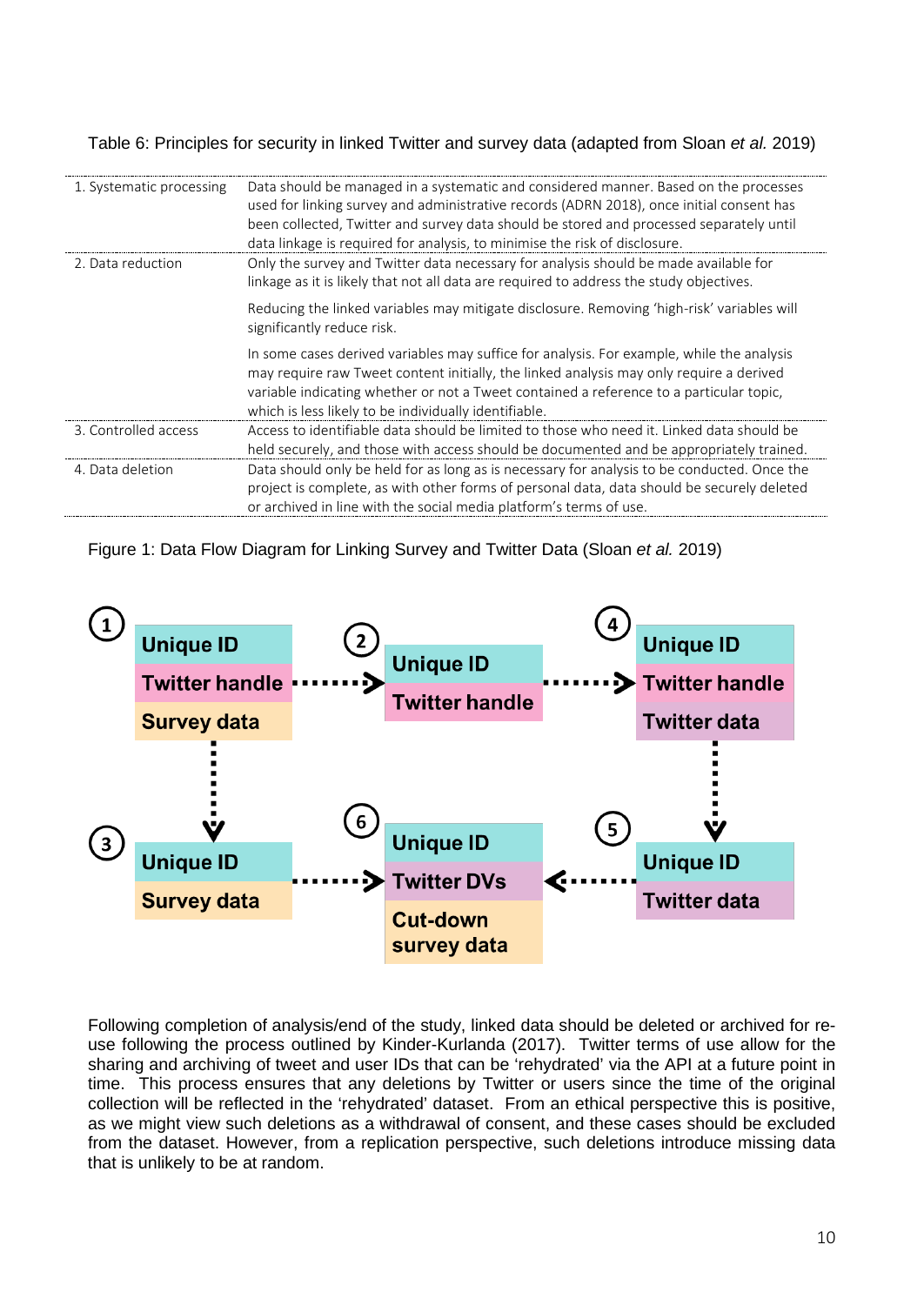Even with full knowledge of the vast array of data provided by the Twitter API, changes in legal requirements, such as the recent introduction of GDPR, can alter what is and is not acceptable. Even if the regulatory context is relatively stable, social media platforms can (and do) change the nature of the data provided through APIs, the terms of use for users and the conditions listed in developer agreements.

# Recommendations

- The is a need for empirical work on the benefits of linked DTD and survey data. For example, it remains largely unexplored how linked Twitter data might be used practically to mitigate survey non-response and to generate measures that replicate and possibly substitute survey items.
- Initial nonresponse and panel attrition, combined with the small percentage of Twitter users in the UK, mean low consent rates for linked Twitter and survey data studies will likely result in small numbers and bias. This issue may be partly mitigated in other DTD linkage studies given the increasing popularity of smartphones in the UK. Despite these limitations, DTD and survey linkage is likely worthwhile in some use cases. Further research should be funded that develops our understanding how DTD linkage consent rates differ by survey mode, wave, respondent demographics and other relevant factors.
- GDPR and research ethics requirements put a strong emphasis on dynamic informed consent. Being informed requires active engagement and continuous effort on the side of participants in DTD studies that use passive collection. Further research is needed on understanding how consent requests relating to DTD increases the cognitive burden on research respondents, and how this impacts on their ability to provide informed consent.
- Changes in legal (e.g. GDPR) and technical requirements (e.g. Twitter and Facebook rules on data access) can rapidly shift the DTD research landscape, increasing the risk that researchers make the wrong and/or risky decisions. Consideration should be given to the funding of a network (or the expansion of an existing network) that establishes and maintains an infrastructure (including training) that allows social researchers to use linked social media data and other DTD in a safe setting, with the proper security measures in place.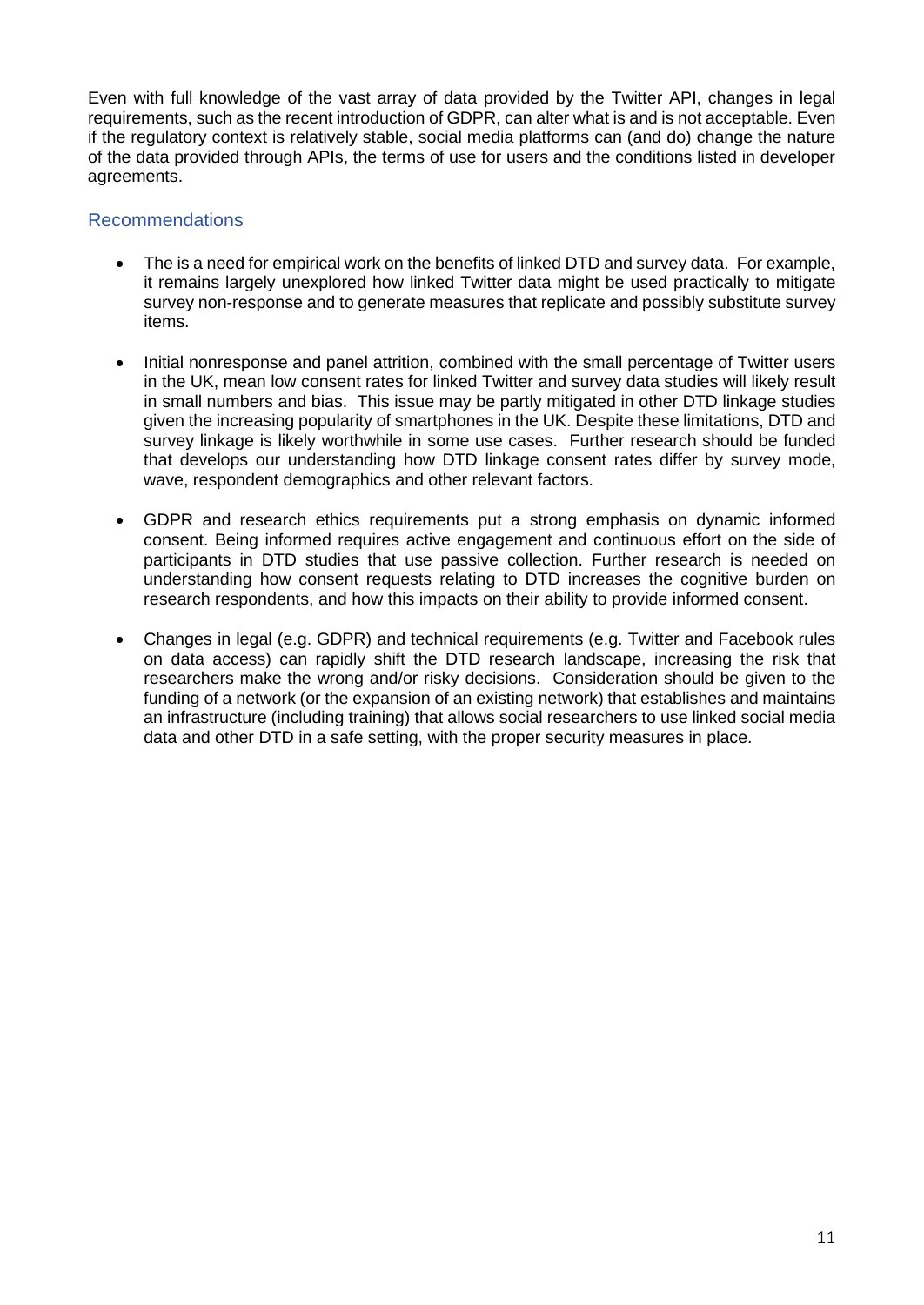#### **References**

AAPOR. (2014) Social Media in Public Opinion Research: Report of the American Association for Public Opinion Research (AAPOR) Task Force on Emerging Technologies in Public Opinion Research available at:

[https://www.aapor.org/AAPOR\\_Main/media/MainSiteFiles/AAPOR\\_Social\\_Media\\_Report\\_FN](https://www.aapor.org/AAPOR_Main/media/MainSiteFiles/AAPOR_Social_Media_Report_FNL.pdf) [L.pdf](https://www.aapor.org/AAPOR_Main/media/MainSiteFiles/AAPOR_Social_Media_Report_FNL.pdf)

- Al Baghal, T., & Kelley, J. (2016). The stability of mode preference: Implications for longitudinal survey design. *Methods, Data, Analyses*, 10, 143–166.
- Al Baghal, T., Sloan, L., Jessop, C., Williams, M. L., & Burnap, P. (2019). Linking Twitter and survey data: The impact of survey mode and demographics on consent rates across three UK studies. *Social Science Computer Review*. doi:10.1177/0894439319828011
- Beauchamp, N. (2017). Predicting and interpolating state-level polls using Twitter textual data. *American Journal of Political Science*, 61, 490–503. doi:10.1111/ajps.12274
- Boase, J., & Ling, R. (2013). Measuring mobile phone use: Self-report versus log data. Journal of *Computer-Mediated Communication*, 18, 508–519. doi: 10.1111/jcc4.12021
- Burnap, P., Gibson, R., Sloan, L., Southern, R. and Williams, M.L. (2016). 140 characters to victory?: Using Twitter to predict the UK 2015 General Election. *Electoral Studies.* 41, pp. 230- 233.10.1016/j.electstud.2015.11.017
- de Leeuw, E. D. (2005). To mix or not to mix data collection modes in surveys. *Journal of Official Statistics*, 21, 233–255.
- DiGrazia, J., McKelvey, K., Bollen, J., and Rojas, F. (2013) More Tweets, More Votes: Social Media as a Quantitative Indicator of Political Behavior. *PLoS One*, 8(11).
- Edwards, A.M, Housley, W., Williams, M.L., Sloan, L., & Williams, M. (2013). Digital social research, social media and the sociological imagination: Surrogacy, augmentation and reorientation. *International Journal of Social Research Methodology*, 16, 245-260.
- Eisnecker, P. S., & Kroh, M. (2017). The informed consent to record linkage in panel studies: Optimal starting wave, consent refusals, and subsequent panel attrition. *Public Opinion Quarterly*, 81, 131–143.
- Génois, M., Zens, M., Lechner, C., Rammstedt, B., & Strohmaier, M. (2019). Building connections: How scientists meet each other during a conference. arXiv preprint: 1901.01182
- Ginsberg, J., Mohebbi, M., Patel, R., Brammer, L., Smolinski M et al. (2009) Detecting influenza epidemics using search engine query data. *Nature,* 457 1012-1014. DOI:10.1038/nature07634
- Gorman, E., Leyland, A. H., McCartney, G., White, I. R., Katikireddi, S. V., Rutherford, L. and Gray, L. (2014). Assessing the representativeness of population-sampled health surveys through linkage to administrative data on alcohol-related outcomes. *American Journal of Epidemiology*, 180, 941–948.
- Gray, L., White, I. R., McCartney, G., Katikireddi, S. V., Rutherford, L., Gorman, E., & Leyland, A. H. (2013). Use of record-linkage to handle non-response and improve alcohol consumption estimates in health survey data: A study protocol. *BMJ Open*, 3, e002647.
- Guess, A. M. (2015). Measure for measure: An experimental test of online political media exposure. *Political Analysis*, 23, 59–75. doi:10.1093/pan/mpu010
- Haenschen, K. (2019). Self-reported versus digitally recorded: Measuring political activity on Facebook. *Social Science Computer Review*, doi:10.1177/0894439318813586
- Hofstra, B., Corten, R., van Tubergen, F., & Ellison, N. B. (2017). Sources of segregation in social networks: A novel approach using Facebook. *American Sociological Review*, 82, 625–656. doi:10.1177/ 0003122417705656
- Hopp, T., Vargo, C. J., Dixon, L., & Thain, N. (2018). Correlating self-report and trace data measures of incivility: A proof of concept. *Social Science Computer Review*, doi:10.1177/0894439318814241
- Jäckle, A., Lynn, P., & Burton, J. (2015). Going online with a face-to-face household panel: Effects of a mixed-mode design on costs, participation rates and data quality. *Survey Research Methods*, 9, 57–70.
- Karlsen, R., & Enjolras, B. (2016). Styles of social media campaigning and influence in a hybrid political communication system: Linking candidate survey data with Twitter data. *The International Journal of Press/Politics*, 21, 338–357. doi:10.1177/1940161216645335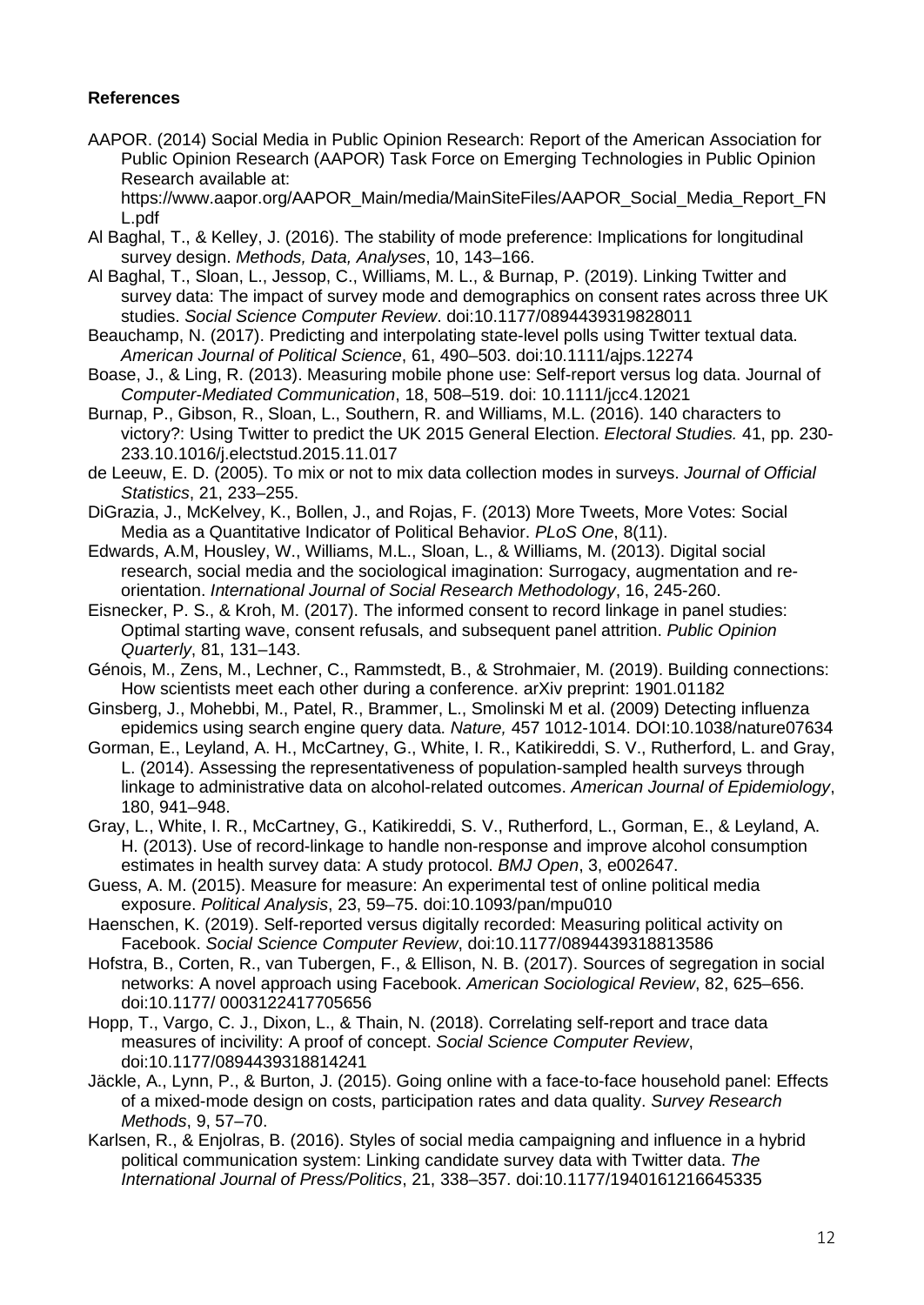Keusch, F., Antoun, C., Couper, M. P., Kreuter, F., & Struminskaya, S. (2019). Willingness to participate in passive mobile data collection. *Public Opinion Quarterly*. doi.org/10.1093/poq/nfz007

Kinder-Kurlanda, K., Weller, K., Zenk-Möltgen, W., Pfeffer, J. and Morstatter, F. (2017). Archiving Information from Geotagged Tweets to Promote Reproducibility and Comparability in Social Media Research. *Big Data & Society*, 1-14.

Kreuter, F., Haas, G. -C., Keusch, F., Ba ̈hr, S., & Trappmann, M. (2019). Collecting survey and smartphone sensor data with an app: Opportunities and challenges around privacy and informed consent. *Social Science Computer Review*, doi:10.1177/0894439318816389

McCarthy, D. B., Shatin, D., Drinkard, C.R., Kleinman, J. H., & Gardner, J. S. (1999). Medical records and privacy: Empirical effects of legislation. Health Services Research, 34, 417–25.

Mellon, J. (2014). Internet search data and issue salience: The properties of Google Trends as a measure of issue salience. Journal of Elections, *Public Opinion and Parties*, 24, 45–72. doi:10.1080/17457289.2013.846346

Moat, H., Preis, T., Olivola, C., Liu, C., Chater, N. (2014) Using big data to predict collective behaviour in the real world. *Behavioral and Brain Sciences*, 37:1 92–93

Möller, J., van de Velde, R. N., Merten, L., & Puschmann, C. (2019). Explaining online news engagement based on browsing behavior: Creatures of habit? *Social Science Computer Review*, doi:10.1177/0894439319828012

Mukerjee, S., Majó-Vázquez, S., & González-Bailón, S. (2018). Networks of audience overlap in the consumption of digital news. *Journal of Communication*, 68, 26–50. doi:10.1093/joc/jqx007

Murphy, J., Landwehr, J., & Richards, A. (2013). Using Twitter to Predict Survey Responses. Paper presented at the *Midwest Association of Public Opinion Research conference*.

Nelson, J. L., & Webster, J. G. (2017). The myth of partisan selective exposure: A portrait of the online political news audience. *Social Media + Society*, 3. doi:10.1177/2056305117729314

Noguchi, T., Stewart, N., Olivola, C., Moat, H. and Preis, T. (2014) Characteristing the Time-Perspective of Nations with Search Engine Query Data. *PLoS One,* 9:4 e95209. DOI:10.1371/journal.pone.0095209

O'Connor, B., Balasubramanyan, R., Smith, N. A., & Routledge, B. R. (2010). From tweets to polls: Linking text sentiment to public opinion time series. In *Proceedings of the Fourth International AAAI Conference on Weblogs and Social Media* (pp. 122–129). Palo Alto, CA: AAAI Press.

Pasek, J., McClain, C. A., Newport, F., & Marken, S. (2019). Who's tweeting about the president? What big survey data can tell us about digital traces. *Social Science Computer Review*, doi:10.1177/0894439318822007

Quinlan, S., Gummer, T., Roßmann, J., & Wolf, C. (2018). "Show me the money and the party!"— Variation in Facebook and Twitter adoption by politicians. *Information, Communication & Society*, 21, 1031–1049. doi: 10.1080/1369118X.2017.1301521

Revilla, M., Couper, M. P., & Ochoa, C. (2018). Willingness of online panelists to perform additional tasks. *Methods, Data, Analyses*, doi:10.12758/mda.2018.01

Rhoades, A. E., & Fung, K. (2004). Self-reported use of mental health services versus administrative records: Care to recall? *International Journal of Methods in Psychiatric Research*, 13, 165–75.

Sala, E., Knies, G., & Burton, J. (2014). Propensity to consent to data linkage: Experimental evidence on the role of three survey design features in a UK longitudinal panel. *International Journal of Social Research Methodology*, 17, 455–473.

Scherpenzeel, A. (2017). Mixing online panel data collection with innovative methods. In S. Eifler & F. Faulbaum (Eds.), *Methodische Probleme von Mixed-Mode-Ansa ̈tzen in der Umfrageforschung* (pp. 27–49). Wiesbaden, Germany: Springer

Seresinhe, C. I., Preis, T., MacKerron, G. and Moat, H. S. (2019) Happiness is greater in more scenic locations, *Scientific Reports*, 9, 1, 4498

Sloan, L. (2017) Who tweets in the United Kingdom? Profiling the Twitter population using the British social attitudes survey 2015. *Social Media + Society* 3(1), pp. 1-11.

Sloan, L., Jessop, C., Al Baghal, T. and Williams, M.L. (2019) Linking Survey and Twitter Data: Informed Consent, Disclosure, Security and Archiving. *Journal of Empirical Research on Human Research Ethics*

Sloan, L.et al. (2013) Knowing the Tweeters: Deriving sociologically relevant demographics from Twitter. *Sociological Research Online*, 18(3), article number: 7.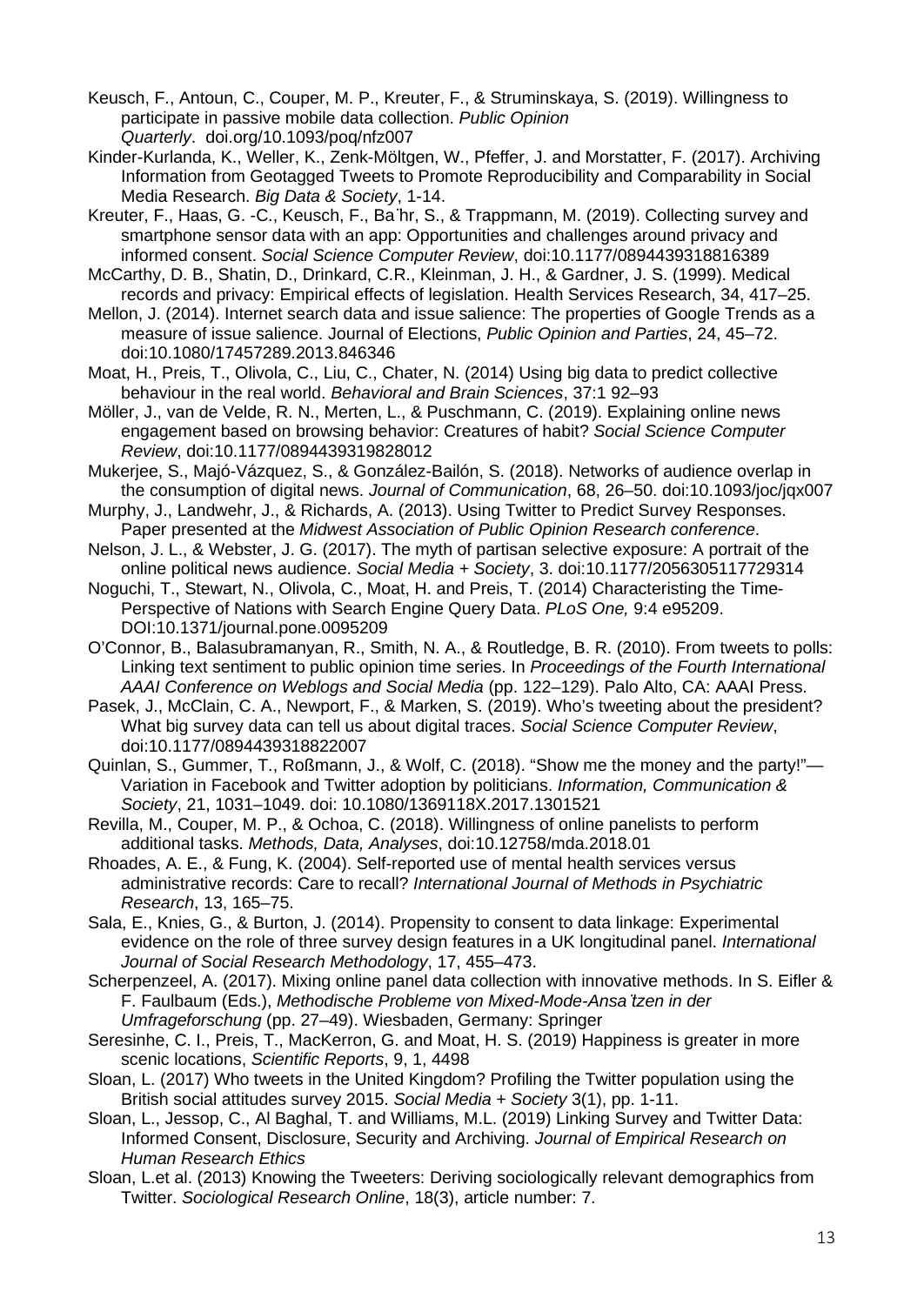- Sloan, L.et al. (2015) Who tweets? Deriving the demographic characteristics of age, occupation and social class from Twitter user meta-data. *Plos One*, 10(3), article number: e0115545.
- Stier, S., Bleier, A., Lietz, H., & Strohmaier, M. (2018). Election campaigning on social media: Politicians, audiences, and the mediation of political communication on Facebook and Twitter. *Political Communication*, 35, 50–74. doi:10.1080/10584609.2017.1334728
- Sugie, N. F. (2018). Utilizing smartphones to study disadvantaged and hard-to-reach groups. *Sociological Methods and Research*, 47, 458–491.
- Thorson, K., Medeiros, M., Cotter, K., & Pak, C. (2018). Advertising categories as clues about political content exposure on Facebook. Paper presented to the *American Political Science Association Conference*, Boston, MA.
- Vaccari, C., Valeriani, A., Barberá, P., Bonneau, R., Jost, J. T., Nagler, J., & Tucker, J. A. (2015). Political expression and action on social media: Exploring the relationship between lower- and higher-threshold political activities among Twitter users in Italy. *Journal of Computer-Mediated Communication*, 20, 221–239. doi:10.1111/jcc4.12108
- Vraga, E. K., & Tully, M. (2018). Who is exposed to news? It depends on how you measure: Examining self- reported versus behavioral news exposure measures. *Social Science Computer Review*, doi:10.1177/ 0894439318812050
- Wells, C., & Thorson, K. (2015). Combining big data and survey techniques to model effects of political content flows in Facebook. *Social Science Computer Review*, 35, 33–52. doi:10.1177/0894439315609528
- Wenz, A., Jäckle, A., & Couper, M. P. (2017). Willingness to use mobile technologies for data collection in a probability household panel. *Understanding Society Working Paper*, 2017-10.
- Williams, M. L. and Burnap, P. (2016) Cyberhate on social media in the aftermath of Woolwich: A case study in computational criminology and big data. *British Journal of Criminology,* 56(2):211-238
- Williams, M. L., Burnap, P. and Sloan, L. (2017) Crime Sensing with Big Data: The Affordances and Limitations of using Open Source Communications to Estimate Crime Patterns. *British Journal of Criminology,* 57(2):320-340.
- Williams, M.L., Burnap, P., Javed, A., Liu, H. and Ozalp, S. (2019) Hate in the Machine: Anti-Black and Anti-Muslim Social Media Posts as Predictors of Offline Racially and Religiously Aggravated Crime. *British Journal of Criminology*.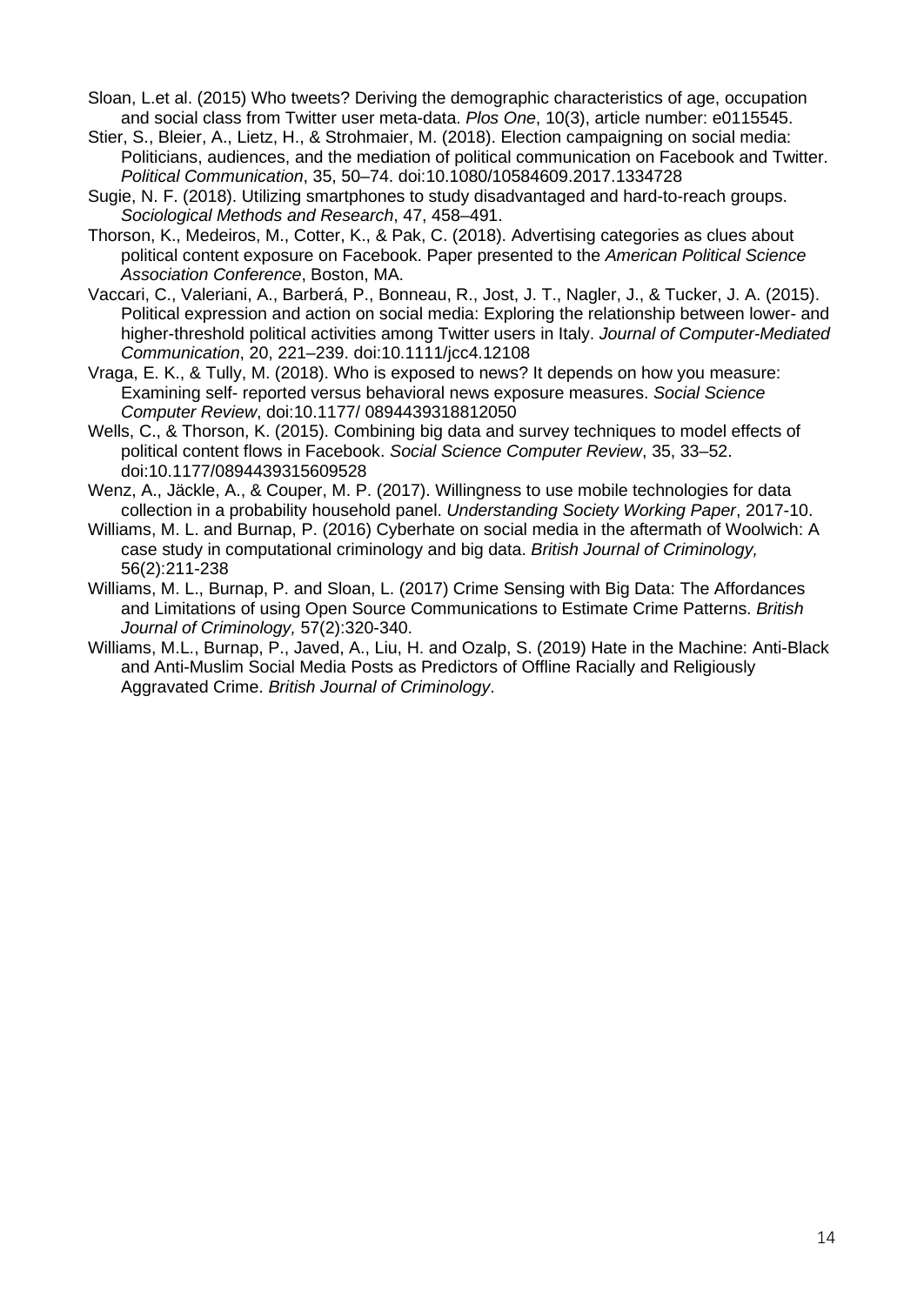# **Appendix**

## **Survey question wordings for consent to link Twitter data to survey data (BSA, NatCen Panel and IP)**

# *BSA (2015)*

Do you have a personal Twitter account? Yes No

## **IF Yes**

We are interested in being able to link people's answers to this survey to the ways in which they use Twitter. We would also like to know who uses Twitter. A research project about who and how people use Twitter is being conducted by a team of researchers at Cardiff University. Are you willing to tell me the name of your personal Twitter account and for this to be passed to researchers at Cardiff University, along with your answers to this survey? Your Twitter name would not be published.

Yes

No

## **IF Yes**

INTERVIEWER: Please enter the respondent's Twitter name here Open Question (Maximum of 100 characters)

## *NatCen Panel (July 2017)*

Do you have a personal Twitter account? Yes No

#### **IF Yes**

As social media plays an increasing role in society, we would like to know who uses Twitter, and how people use it. We are also interested in being able to add people's, and specifically, your answers to this survey to publicly available information from your Twitter account such as your profile information, tweets in the past and in future, and information about how you use your account. Your Twitter information will be treated as confidential and given the same protections as your interview data. Your Twitter username, and any information that would allow you to be identified, will not be published without your explicit permission.

Are you willing to tell me your personal Twitter username and for your Twitter information to be added to your answers to this survey?

Yes

No

## HELP SCREENS AVAILABLE

HELP SCREEN: What information will you collect from my Twitter account?

We will only collect information from your Twitter account that is publicly available. This will include information from your account (such as your profile description, who you follow, and who follows you), the content of your tweets (including text, images, videos and web links), and background information about your tweets (such as when you tweeted, what type of device you tweeted from, and the location the tweet was sent from).We will collect information from your past tweets (up to the last 3,000) and will update this with information from more recent tweets on a regular basis.

HELP SCREEN: What will the information be used for?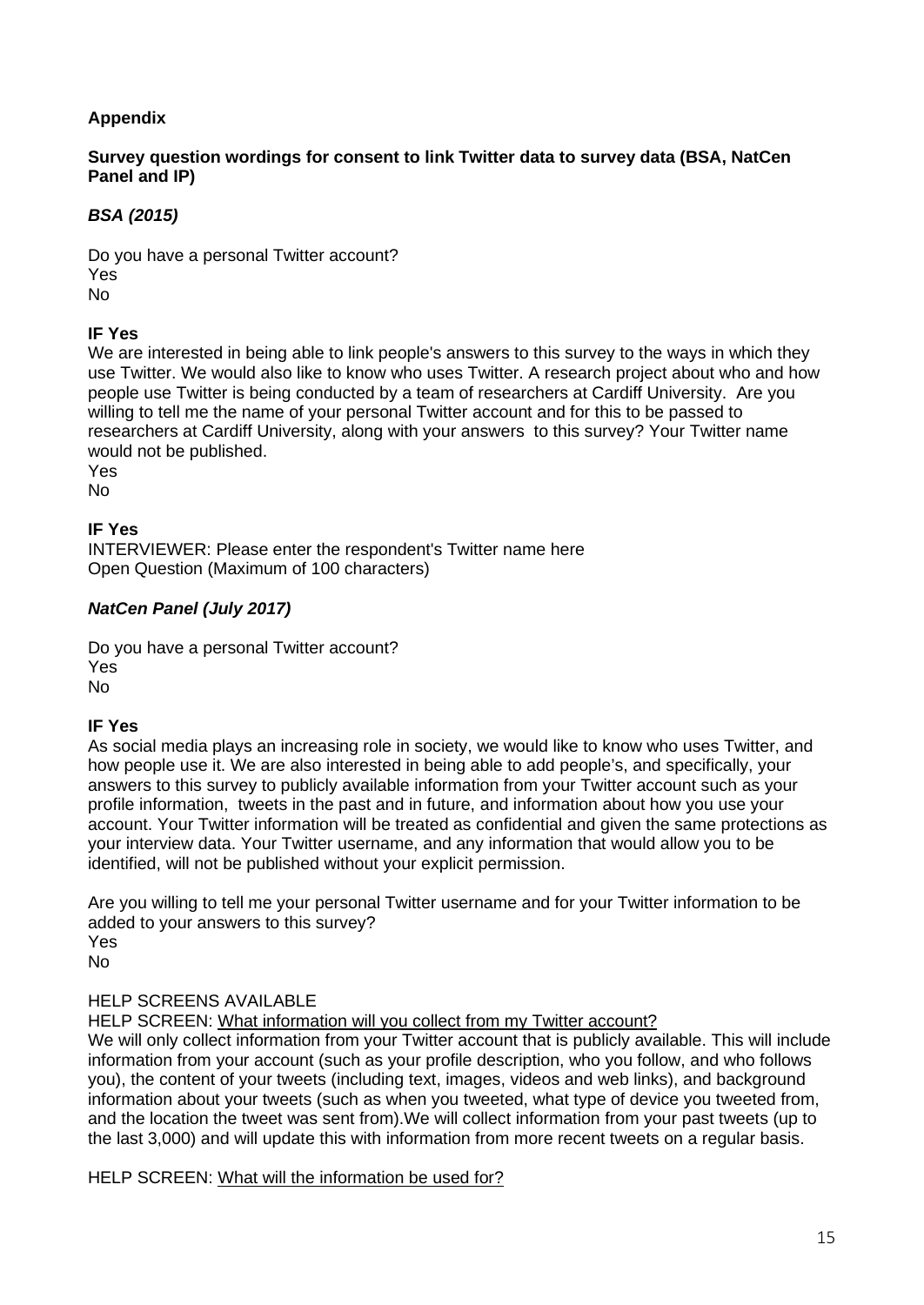The information will be used for social research purposes only. Adding your Twitter information and your survey answers will allow researchers from universities, charities and government to better understand your experiences and opinions. For example, using extra information from your Twitter account, researchers can start to:

- Understand who uses Twitter and how they use it
- See what Twitter information can tell us about people, and how accurate it is
- Know what people in the UK are saying about things we don't ask in our survey
- Look at additional information related to questions asked in the survey

#### HELP SCREEN: Who will be able to access the information?

Matched data which includes both your survey answers and Twitter information will be made available for social research purposes only. Researchers who want to use your matched Twitter and survey information must apply to access it and present a strong scientific case to ensure that the information is used responsibly and safely. Matched statistical information from your Twitter account which you cannot be identified from (e.g. how often you Tweet, or whether you follow any politicians) will have the same access controls as your other survey answers. At no point will any information that would allow you to be identified be made available to the public

#### HELP SCREEN: What will you do to keep my information safe?

All information we collect will be held in accordance with the Data Protection Act 1998. Because Twitter information is public data that anyone can search, it is impossible to anonymise completely. To keep your information safe, researchers will only be able to access the matched survey answers and detailed Twitter information in a secure environment set up to protect this type of data. Only approved researchers who have gone through special training may access this information, and they will have to apply to do so. Statistical information from your Twitter account which you cannot be identified from (e.g. how often you Tweet, or whether you follow any politicians) will have the same level of protection as your other survey answers.

#### HELP SCREEN: What if I change my mind?

This information will be collected and stored for as long as they are useful for research purposes, or until you contact us to withdraw your permission. You can do this at any time by emailing us at [panel@natcen.ac.uk](mailto:panel@natcen.ac.uk) or calling 0800 652 4569, and do not have to give a reason. {END OF HELP SCREENS}

#### **IF Yes**

#### What is your Twitter username?

*SOFTCHECK:* "Twitter usernames must begin with an @ character, followed a maximum of 15 characters (A-Z, a-z, 0-9, underscore), no word spaces. Please check and amend."

## *IP10 (2017)*

Do you have a personal Twitter account? Yes No

#### **IF Yes**

We would like to know who uses Twitter, and how people use it. We are also interested in being able to add people's answers to this survey to publically available information from your Twitter account such as your profile information, tweet content, and information about how you use your account. Your Twitter information will be treated as confidential and given the same protections as your interview data. Your Twitter username, and any information that would allow you to be identified, will not be published without your explicit permission. Are you willing to tell me the name of your personal Twitter account and for your Twitter information to be linked with your answers to this survey? Yes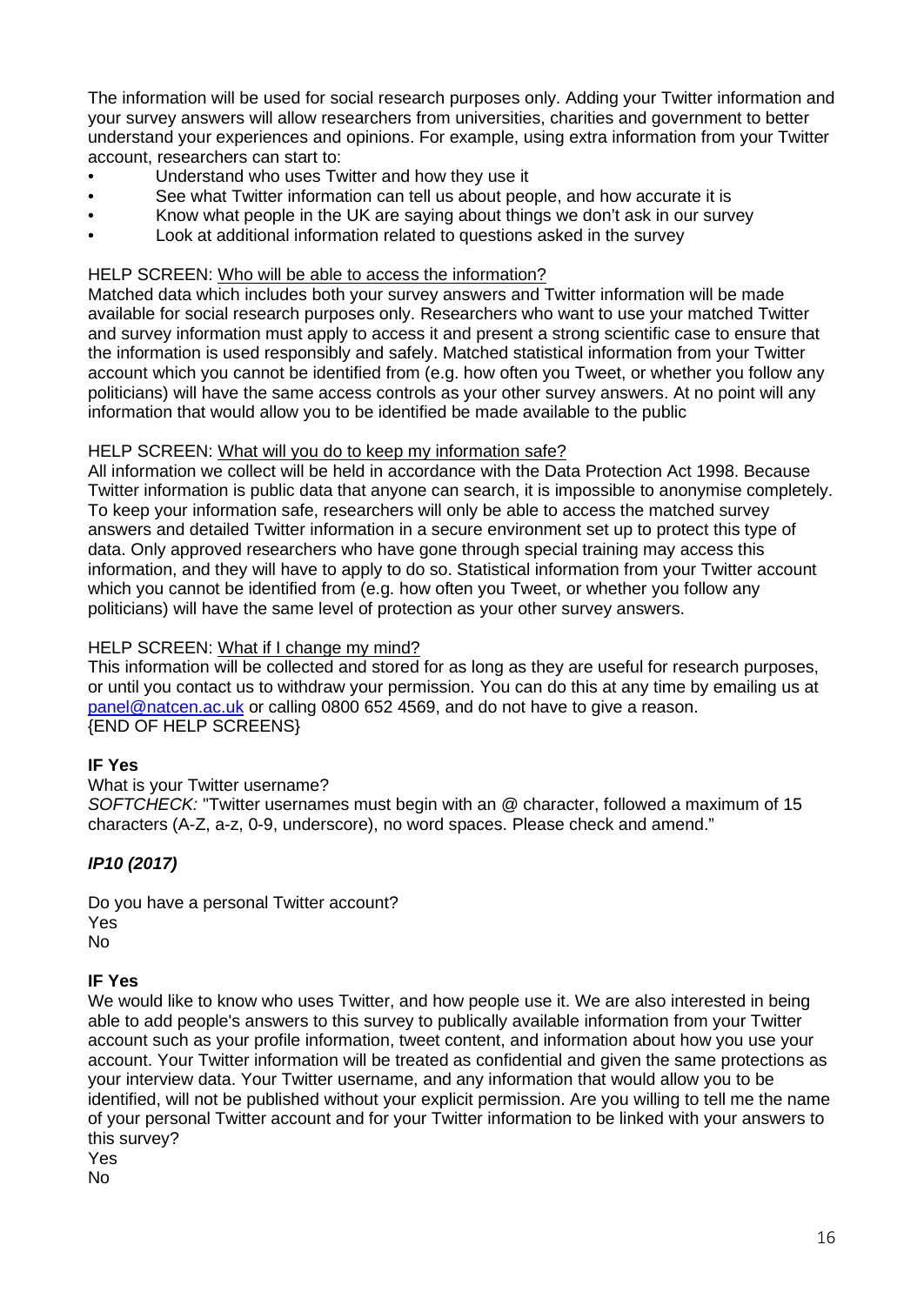## HELP SCREENS AVAILABLE

## HELP SCREEN: What information will you collect from my Twitter account?

We will only collect information from your Twitter account that is publically available. This will include information from your account (such as your profile description, who you follow, and who follows you), the content of your tweets (including text, images, videos and web links), and background information about your tweets (such as when you tweeted, what type of device you tweeted from, and the location the tweet was sent from). We will collect information from your past tweets (up to the last 3,000) and will update this with information from more recent tweets on a regular basis. This information will be collected and stored for as long as they are useful for research purposes, or until you contact us to withdraw your permission. You can do this at any time, and do not have to give a reason.

#### HELP SCREEN: What will the information be used for?

The information will be used for social research purposes only. Adding your Twitter information and your survey answers will allow researchers from universities, charities and government to better understand your experiences and opinions. For example, using extra information from your Twitter account, researchers can start to:

- \* Understand who uses Twitter and how they use it
- \* See what Twitter information can tell us about people, and how accurate it is
- \* Know what people in the UK are saying about things we don't ask in our survey
- \* Look at additional information related to questions asked in the survey

#### HELP SCREEN: Who will be able to access the information?

Researchers who want to use matched Twitter and survey information must apply to access it and present a strong scientific case to ensure that the information is used responsibly and safely. Matched statistical information from your Twitter account which you cannot be identified from (e.g. how often you Tweet, or whether you follow any politicians) will have the same access controls as your other survey answers.

#### HELP SCREEN: What will you do to keep my information safe?

Matched statistical information from your Twitter account which you cannot be identified from (e.g. how often you Tweet, or whether you follow any politicians) will have the same level of protection as your other survey answers.

#### **IF Yes**

#### What is your Twitter username (e.g. @usociety)?

*Soft check: Twitter username does not being with '@' or contains spaces* **"**Please check and amend. Twitter usernames should begin with an @ character and should not contain any spaces."